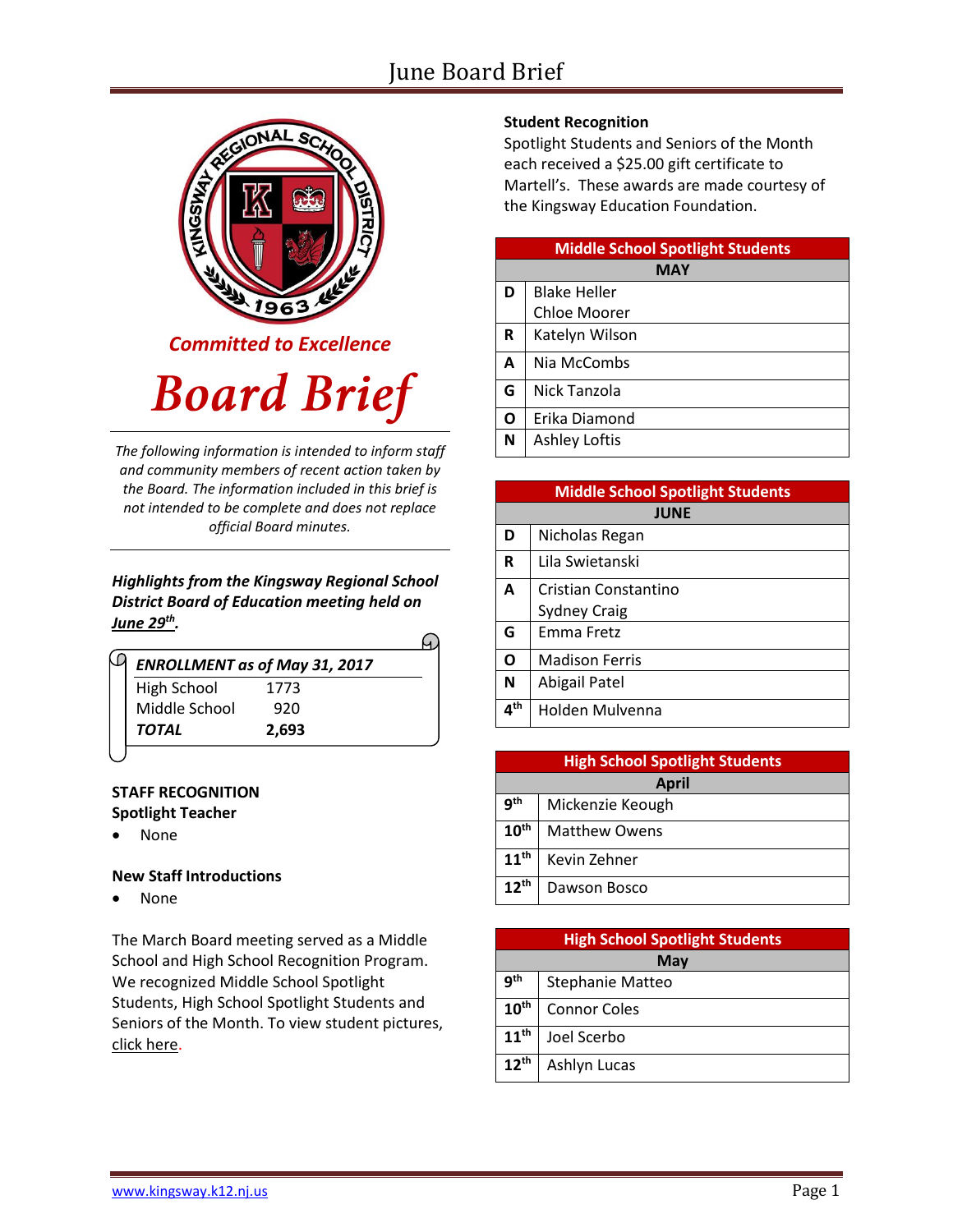| <b>High School Spotlight Students</b> |                        |  |
|---------------------------------------|------------------------|--|
| June                                  |                        |  |
| qth                                   | Jack Gallagher         |  |
| $10^{\text{th}}$                      | Morgan Keener          |  |
| 11 <sup>th</sup>                      | <b>Madison Biester</b> |  |
| $12^{th}$                             | <b>Shannon Smith</b>   |  |

| <b>Seniors of the Month</b> |
|-----------------------------|
| <b>April 2017</b>           |
| Dominique Coombe            |
| Jaime Gialloreto            |

| <b>Seniors of the Month</b> |  |  |
|-----------------------------|--|--|
| <b>May 2017</b>             |  |  |
| Jacob Metheny               |  |  |
| Mckenzie Nugent             |  |  |

| <b>Seniors of the Month</b> |  |  |
|-----------------------------|--|--|
| <b>June 2017</b>            |  |  |
| Sara Allen                  |  |  |
| Julia Davidson              |  |  |

#### **SUPERINTENDENT'S REPORT**

Dr. Lavender updated the Board on a variety of topics related to the District, which included the following discussion item(s)…

- Close-Out/ End of the School Year
- Summer Flex Schedules
- Personnel Update

#### **PRESENTATIONS**

None

#### **ATTENDANCE SUMMARY**

*2016-2017 Monthly Average % of Students in Attendance for* May*:*

| 2016-2017 Monthly Average %<br>of Students in Attendance |          |                                         |                            |
|----------------------------------------------------------|----------|-----------------------------------------|----------------------------|
| Grade<br><b>Level</b>                                    | May<br>% | 2016-<br>2017<br><b>YTD</b><br>Avg<br>℅ | Past<br>6 Year<br>Avg<br>% |
| 7                                                        | 96.7     | 95.6                                    | 95.3                       |
| 8                                                        | 96.5     | 95.1                                    | 94.7                       |
| <b>Total MS</b><br><b>Average</b>                        | 96.6     | 95.4                                    | 95.0                       |
| 9                                                        | 95.9     | 95.4                                    | 94.4                       |
| 10                                                       | 95.1     | 95.2                                    | 93.5                       |
| 11                                                       | 94.3     | 94.5                                    | 92.6                       |
| 12                                                       | 90.9     | 93.6                                    | 91.4                       |
| <b>Total HS</b><br>Average                               | 94.0     | 94.7                                    | 93.0                       |
| <b>District</b><br>Average                               | 95.3     | 95.0                                    | 94.0                       |

#### **PERSONNEL**

#### *District Employment*

- Non-Certified Staff:
	- Denise Niedoba (Payroll Transition)
- Substitute:
	- Leah Pounds (Per Diem Substitute Teacher)
	- Susan Vance (Per Diem Substitute Teacher)
	- Sharon Young (Per Diem Substitute Teacher)
- Summer Workers:
	- Donna Andersen (Bus Driver/Aide)
	- William Colon (Bus Driver/Aide)
	- Donna Selfridge (Bus Driver/Aide)
	- Don Spadel (Bus Driver/Aide)
	- Redean Turner (Bus Driver/Aide)
	- Nicole Barbara (Bus Aide)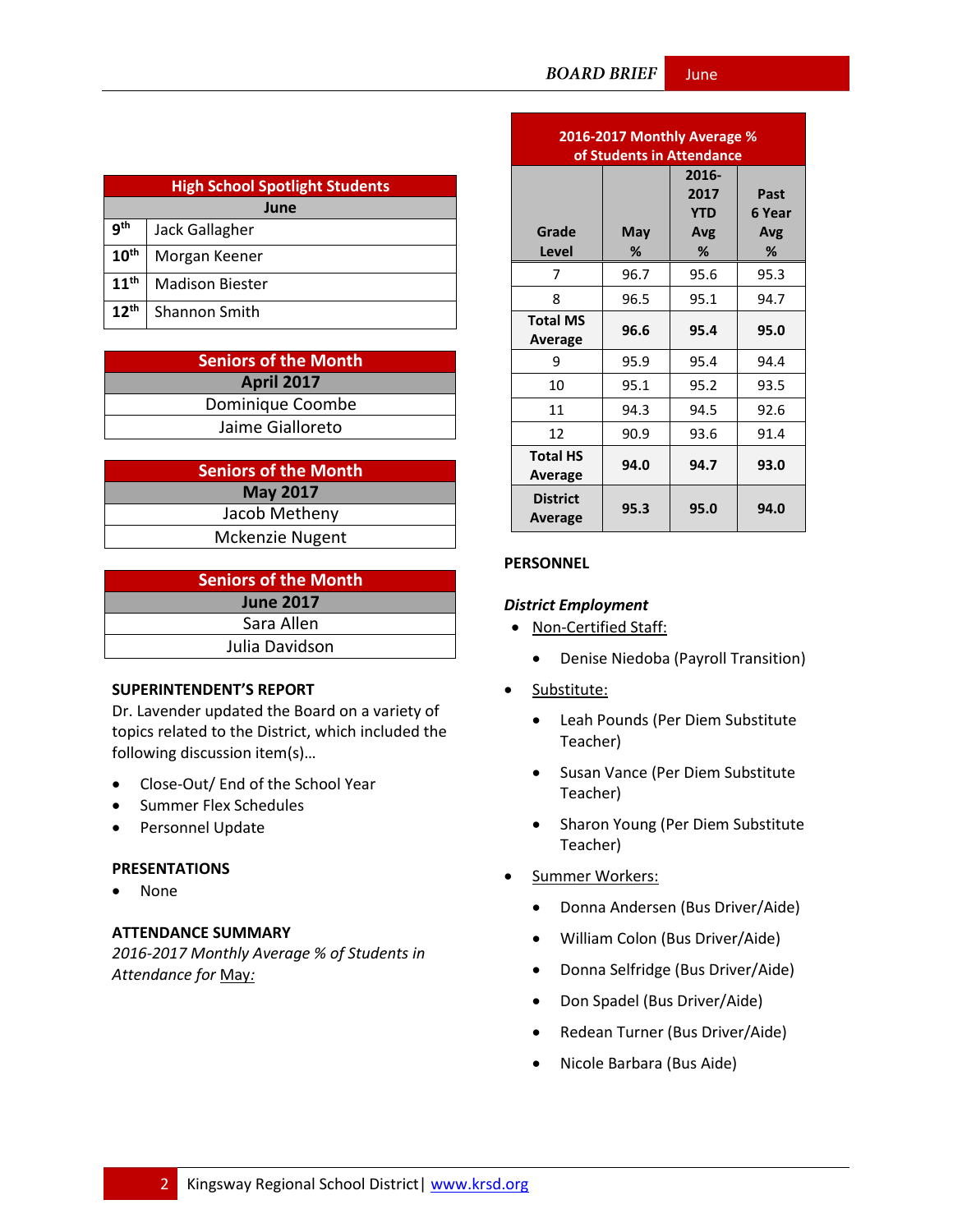- Connor Kirkpatrick (Student Summer Worker)
- Stephen Martelli (Student Summer Worker)
- Nicholas Saporito (Student Summer Worker)
- Ethan Bentley (Student Summer Worker)
- Jarod Conroy (Student Summer Worker)
- Sean Sandy (Student Summer Worker)
- Fallon Milligan (Student Assistance Coordinator)
- Summer AP Italian Training:
	- Joseph Dacchille
	- Amanda Leto

### *High School Employment*

- Resignation:
	- Abigail Ackley (History Teacher)
	- Patricia Benn (English Teacher)
	- Curtis Custis (Health & Physical Education Teacher)
	- Johnette Halpin (English Teacher)
	- Nicholas Kline (Music Teacher)
	- Kyle Roos (Mathematics Teacher)
	- Kimberly Slater (Technology Teacher)
	- Tiffany Wells (Spanish Teacher)
- Certified Staff:
	- Tara Cunningham (Math Teacher)
	- Elizabeth Ruiz (Special Education Teacher)
	- Kelsey Schipske (English Teacher)
	- Jayne Tomforde (Math Teacher)
	- Victoria Johnson (Chemistry Teacher)
- Summer Workers:
- Diana Crespo (ESL Summer Program Teacher)
- Leaves of Absence:
	- Rosemary Pagliarini (Secretary)
	- Kristin Pepe (Art Teacher)

#### *Middle School Employment*

- Retirement:
	- Vikki Lare (SPED Teacher)
	- Deborah Wesolek (Media Specialist)
- Resignation:
	- Colleen Malane (SPED Teacher)
	- Sharon Young (Paraprofessional)
- Certified Staff:
	- Sara DiBenedetto (Health & Physical Education Teacher)
	- Jordan Edwards (Science Teacher)
	- Jason Finlaw (Special Education Teacher)
	- Jennifer Fisicaro (Special Education Teacher)
	- Brooke Helmandollar (Social Studies Teacher)
	- Brittany Sims (Science Teacher)
- Summer Workers:
	- Leonardo Santiago (CER Summer Teacher)
- Leaves of Absence:
	- Pamela Pollock (School Nurse)
	- Michelle Yourison (Math Teacher)

#### **FUNDRAISERS**

**None**

#### **FIELD TRIPS**

 **6/7/2017** – The Middle School Special Education class traveled to the Red Bank Battle Field to apply life skills to the real world community.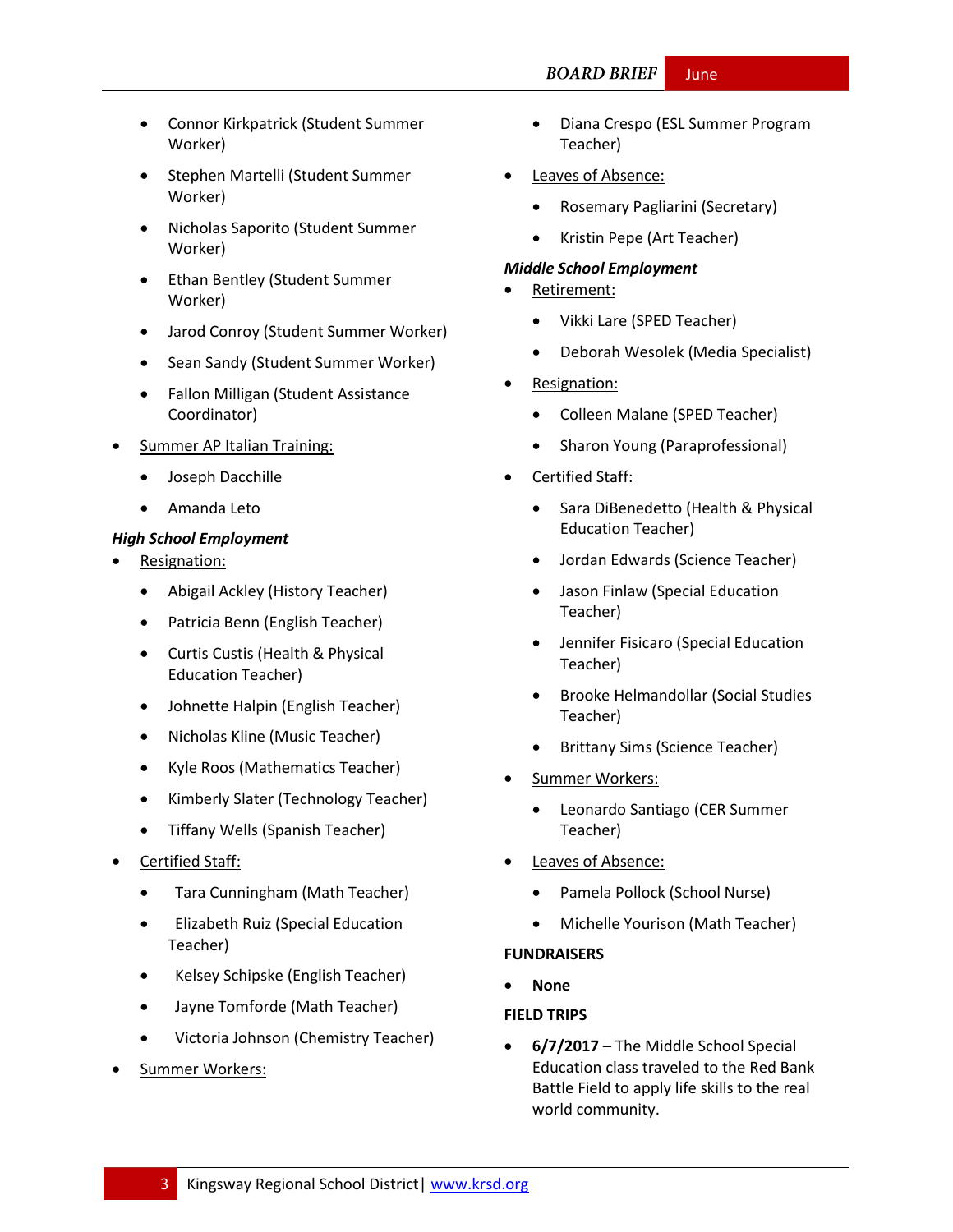#### **BOARD BRIEF** June

- **6/29/2017 –** The CER Camp traveled to Cinemark for a camp trip.
- **07/06/2017 –** The CER Camp will be traveling to the Oasis Family Fun Center for a camp trip.
- **07/13/2017 –** The CER Camp will be traveling to the Big Event Entertainment Playdrome for a camp trip.
- **07/20/2017 –** The CER Camp will be traveling to the Adventure Aquarium for a camp trip.
- **07/27/2017 –** The CER Camp will be traveling to the Altitude Trampoline Park for a camp trip.
- **08/03/2017 –** The CER Camp will be traveling to Linvilla for a camp trip.
- **08/10/2017 –** The CER Camp will be traveling to Funplex for a camp trip.
- **08/17/2017 –** The CER Camp will be traveling to the Cherry Hill Skating and Fun Center for a camp trip.
- **07/13/2017 –** The High School and Middle School ESY class will be traveling to The Big Event to apply life skills to the real world community.
- **07/20/2017 –** The High School ESY class will be traveling to the Logan Acme to apply life skills to the real world community.
- **08/10/2017 –** The High School and Middle School ESY class will be traveling to the Swedesboro Diner to apply life skills to the real world community.

#### **RESEARCH PROJECT(S)**

None

#### **EMERGENCY DRILLS/CALLS**

| School/<br><b>Date</b> | <b>Time</b>                      | <b>Drill</b>              |
|------------------------|----------------------------------|---------------------------|
| НS<br>05/11/2017       | Start: 12:10 PM<br>End: 12:15 PM | Precautionary<br>Lockdown |
|                        |                                  | Drill                     |

| School/<br><b>Date</b>  | <b>Time</b>                        | <b>Drill</b>                       |
|-------------------------|------------------------------------|------------------------------------|
| <b>HS</b><br>5/15/2017  | Start: 01:27 PM<br>End: 01:32 PM   | Precautionary<br>Lockdown<br>Drill |
| НS<br>05/30/2017        | Start: 08:39 AM<br>Find: 08:44 AM  | Fire Drill                         |
| <b>MS</b><br>05/23/2017 | Start: 01:10 PM<br>End: 01:18 PM   | Precautionary<br>Lockdown<br>Drill |
| <b>MS</b><br>05/31/2017 | Start: 01:45 PM<br>End: $01:52$ PM | <b>Fire Drill</b>                  |

#### **[POLICY](http://www.straussesmay.com/seportal/Public/DistrictPolicyTOC.aspx?id=f0cc945ef3894b8d9ad5f87d948ca425&PolicyID=)**

The Board recommended the following for FIRST reading for revisions and/or adoption. To access our policy database, [click here.](http://www.straussesmay.com/seportal/Public/DistrictPolicyTOC.aspx?id=f0cc945ef3894b8d9ad5f87d948ca425&PolicyID=)

None

The Board recommended the following for SECOND reading for revisions and/or adoption.

• None

#### **SCHOLARSHIPS**

*The Board approved the following scholarship(s)* 

None

#### **PROGRAMS**

*The Board approved the following program(s):*

 ESL Three-Year Program Plan School Years 2017-2020

#### **BUSINESS, FACILITIES & FINANCE**

- **The Board approved the Board Secretary's Report and Bill List.**
- **Receipt and Acceptance of Student Activity and Athletic Account Financial Reports.** The Board accepts as filed the Middle School, High School and Athletic financial reports for the period ending May 31, 2017.
- **Transportation Jointure 2017-2018.** The Board approved the ESY transportation jointures.